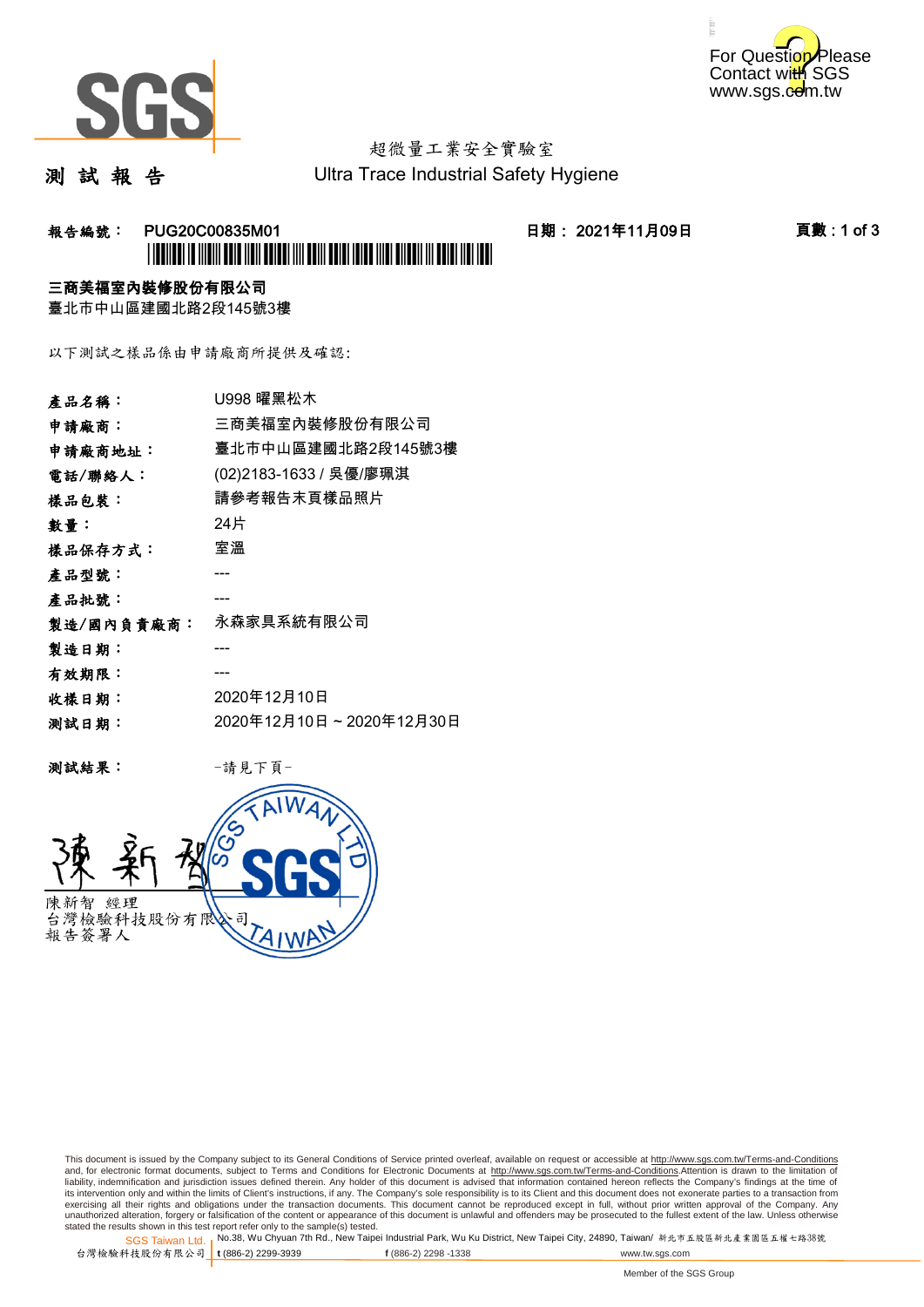

## 超微量工業安全實驗室

測 試 報 告

Ultra Trace Industrial Safety Hygiene

#### 報告編號: PUG20C00835M01 日期: 2021年11月09日 頁數 : 2 of 3 \*FUGENCER TE IN DIT BEITE TIEN BEI DER BITTE BEITE BEI DIE TEILE TITLE BIT DIE BEI DIE BEI DER TEILE

三商美福室內裝修股份有限公司

臺北市中山區建國北路2段145號3樓

測試結果:

| 测試項目      | CAS NO.       | 測試方法                                                                  | 測試<br>結果 | 定量/偵測<br>極限 | 單位   |
|-----------|---------------|-----------------------------------------------------------------------|----------|-------------|------|
| 甲醛釋出量     |               | ---                                                                   |          | ---         |      |
| 甲醛釋出量-平均值 | $50-00-0$     | 本測試參考國家標準106.11.29公布建議檢驗<br>方法-CNS2215粒片板中甲醛釋出量,以分光<br>光度計(UV/VIS)檢測。 | 0.140    | 0.0290      | mg/L |
| 甲醛釋出量-最大值 | $50 - 00 - 0$ |                                                                       | 0.144    | 0.0290      | mg/L |

備註:

1.測試報告僅就委託者之委託事項提供測試結果,不對產品合法性做判斷。

2.本測試報告之所有檢驗內容,均依委託事項執行檢驗,如有不實,願意承擔完全責任。

3. 本報告不得分離,分離使用無效。

4.若該測試項目屬於定量分析則以「定量極限」表示;若該測試項目屬於定性分析則以「偵測極限」表示。

5.低於定量極限/偵測極限之測定值以「N.D.」或「 陰性」表示。微生物測試低於定量極限以「<定量極限值」表示。

6.甲醛釋出量:

| 記號  |          | 甲醛釋出量平均值 甲醛釋出量最大值 |  |  |
|-----|----------|-------------------|--|--|
|     | $0.3$ 以下 | $0.4$ 以下          |  |  |
| r , | $0.5$ 以下 | $0.7$ 以下          |  |  |
| . ວ | $1.5$ 以下 | $2.1$ 以下          |  |  |

7.此份報告取代PUG20C00835報告(修改報告測試日期(原報告發行日期為2020年12月30日),2021/11/09)。

- END -

This document is issued by the Company subject to its General Conditions of Service printed overleaf, available on request or accessible at http://www.sgs.com.tw/Terms-and-Conditions and, for electronic format documents, subject to Terms and Conditions for Electronic Documents at http://www.sgs.com.tw/Terms-and-Conditions.Attention is drawn to the limitation of liability, indemnification and jurisdiction issues defined therein. Any holder of this document is advised that information contained hereon reflects the Company's findings at the time of<br>its intervention only and within t exercising all their rights and obligations under the transaction documents. This document cannot be reproduced except in full, without prior written approval of the Company. Any<br>unauthorized alteration, forgery or falsifi

SGS Taiwan Ltd. 1 stated the results shown in this test report refer only to the sample(s) tested.<br>Stated the results shown in this test report refer only to the sample(s) tested.

台灣檢驗科技股份有限公司 **t** (886-2) 2299-3939 **f** (886-2) 2298 -1338 www.tw.sgs.com